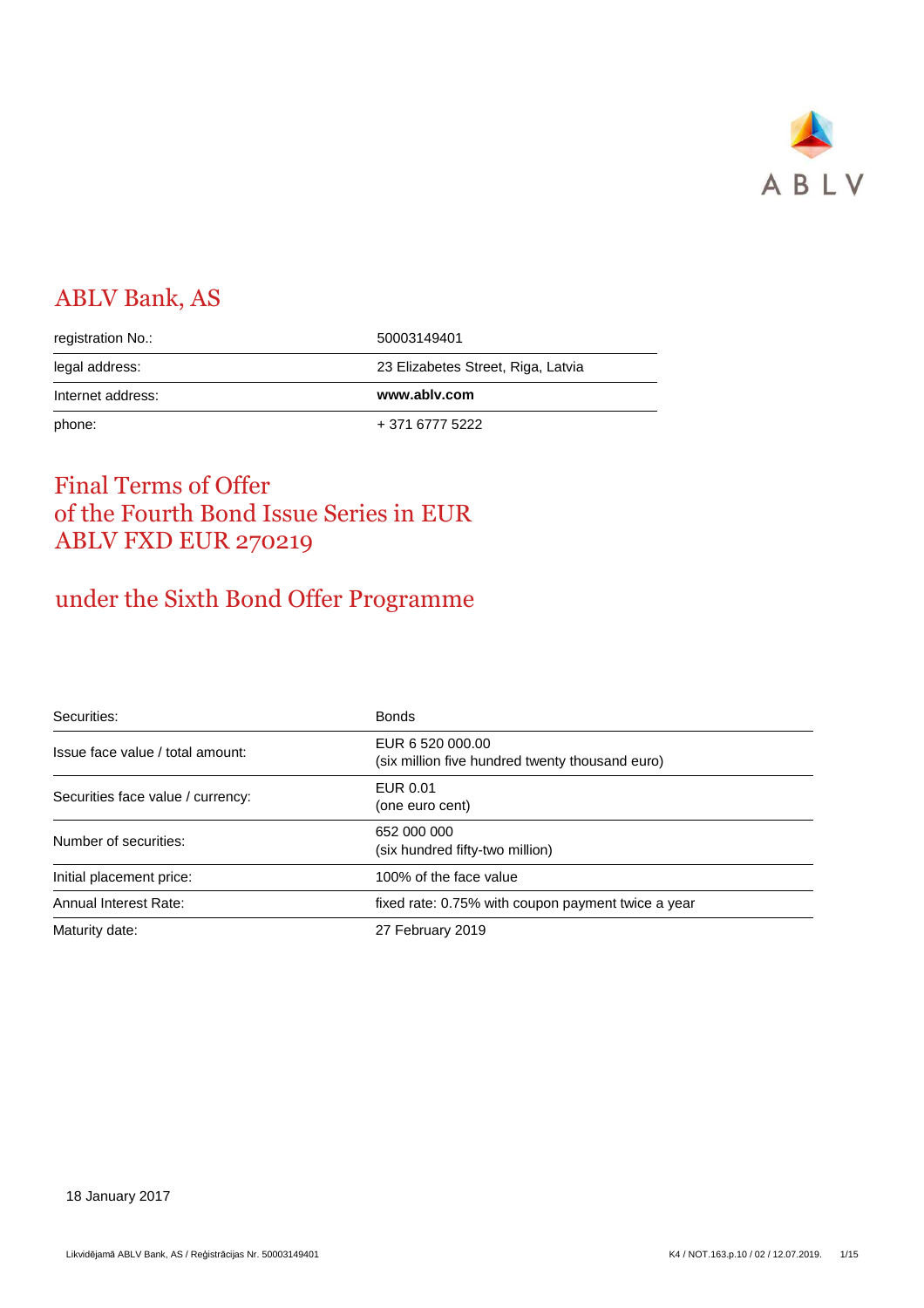## TABLE OF CONTENTS

| 1.             |  |
|----------------|--|
| 2.             |  |
| 3 <sub>1</sub> |  |
| 4.             |  |
| 5.             |  |
| 6.             |  |
| 7.             |  |
| 8.             |  |
| 9.             |  |
|                |  |

Appendixes include the Bond issue summary and the sample order form to be submitted by the Investor to conclude the financial instruments transaction.

Appendix 1: Bond issue summary.

Appendix 2: "Financial Instrument' Trade Order" form.

The Final Terms are prepared in accordance with the requirements of paragraph 4 of article 5 of the Directive 2003/71/EC of the European Parliament and of the Council.

The Final Terms shall be read together with ABLV Bank, AS Base Prospectus of the Sixth Bond Offer Programme and Amendments to ABLV Bank, AS Base Prospectus of the Sixth Bond Offer Programme (hereinafter – Amendments). The Base Prospectus and Amendments are published at the Issuer's home page **www.ablv.com**. Full information on the Issuer and the Bond issue can be only obtained reading the Base Prospectus together with Amendments and the Final Terms. The Bond issue summary is appended to these Final Terms.

#### **Notice**

Before making a decision on investing in the Bonds, any Investor shall independently and, if necessary, engaging an advisor, generally assess the information provided in the Base Prospectus and these Final Terms.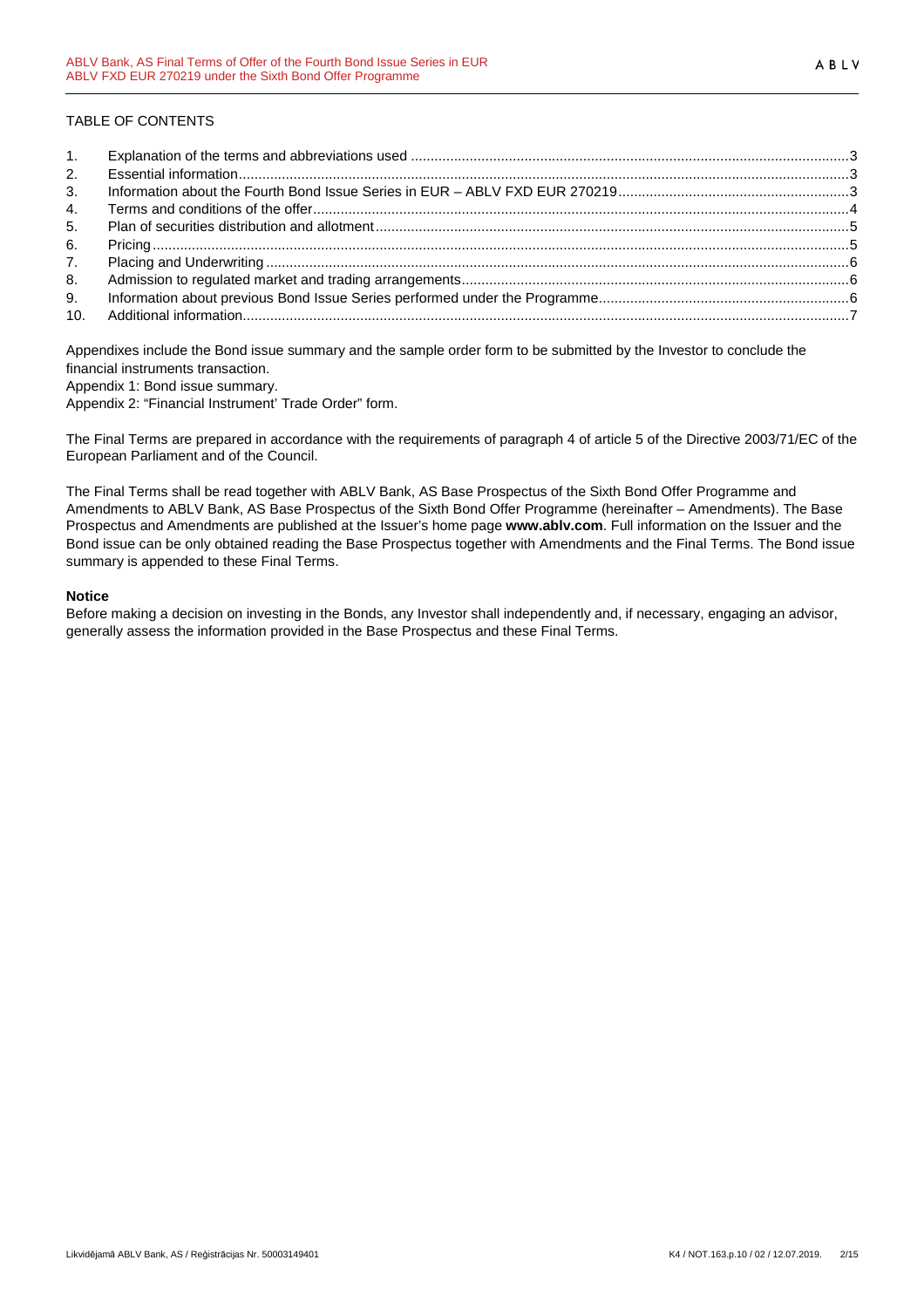## **1. Explanation of the terms and abbreviations used**

**Fourth Bond Issue Series in EUR** or **ABLV FXD EUR 270219** – the Bonds that are issued pursuant to ABLV Bank, AS Base Prospectus of the Sixth Bond Offer Programme, Amendments and these Final Terms of Offer.

**Note:** the other terms and abbreviations used correspond to those included in the Base Prospectus.

#### **2. Essential information**

2.1. Interest of natural and legal persons involved in the issue/ offer N/A

### 2.2. Reasons for the offer

Objective of the Fourth Bond Issue Series in EUR shall be raising of funds that the Issuer will use for financing its operating activities, including without limitation:

- improvement of the ABLV Bank assets' and liabilities' distribution into maturity bands;
- increase and maintenance of the liquidity level required for activities of ABLV Bank.

#### **3. Information about the Fourth Bond Issue Series in EUR – ABLV FXD EUR 270219 (under the Sixth Bond Offer Programme)**

| Issuer:                                                 | ABLV Bank, AS                                                                                                                                                                                                                                                                                                                                                                                                                                             |
|---------------------------------------------------------|-----------------------------------------------------------------------------------------------------------------------------------------------------------------------------------------------------------------------------------------------------------------------------------------------------------------------------------------------------------------------------------------------------------------------------------------------------------|
| Securities:                                             | <b>Bonds</b>                                                                                                                                                                                                                                                                                                                                                                                                                                              |
| ISIN:                                                   | LV0000802247                                                                                                                                                                                                                                                                                                                                                                                                                                              |
| Type of securities:                                     | In bearer form                                                                                                                                                                                                                                                                                                                                                                                                                                            |
| Class of securities:                                    | Without restraint on alienation                                                                                                                                                                                                                                                                                                                                                                                                                           |
| Collateral:                                             | Not secured with pledge                                                                                                                                                                                                                                                                                                                                                                                                                                   |
| Depository:                                             | Joint stock company Latvian Central Depository                                                                                                                                                                                                                                                                                                                                                                                                            |
| Regulated market:                                       | Stock Exchange Nasdaq Riga<br><b>Baltic Bond List</b>                                                                                                                                                                                                                                                                                                                                                                                                     |
| Currency of the Bond issue:                             | EUR (euros)                                                                                                                                                                                                                                                                                                                                                                                                                                               |
| Face value/total amount of the Bond issue:              | EUR 6 520 000.00 <sup>1</sup><br>(six million five hundred twenty thousand euro)                                                                                                                                                                                                                                                                                                                                                                          |
| <b>Bond Face Value:</b>                                 | EUR 0.01<br>(one euro cent)                                                                                                                                                                                                                                                                                                                                                                                                                               |
| Number of the Bonds:                                    | 652 000 0001<br>(six hundred fifty-two million)                                                                                                                                                                                                                                                                                                                                                                                                           |
| <b>Annual Interest Rate:</b>                            | Fixed: 0.75%<br>(zero and 75/100 percent)                                                                                                                                                                                                                                                                                                                                                                                                                 |
| Date of the Interest Income calculation:                | 5 working days before the Interest Income payment date                                                                                                                                                                                                                                                                                                                                                                                                    |
| Frequency and dates of the Interest Income<br>payments: | Twice a year: on 27 February and 27 August,<br>starting from 27 August 2017, ending on 27 February 2019                                                                                                                                                                                                                                                                                                                                                   |
| Maturity date of the Bonds:                             | 27 February 2019                                                                                                                                                                                                                                                                                                                                                                                                                                          |
| Premature redemption<br>(call option):                  | • The Issuer shall be entitled to prematurely redeem the part of the<br>Bond issue the initial placement of which was not performed;<br>The Issuer shall be entitled to prematurely redeem the Bonds that the<br>$\bullet$<br>Issuer purchased in the secondary securities market or acquired<br>otherwise in compliance with provisions of the normative acts,<br>provided that normative acts contain no limitations with regard to such<br>redemption. |
| Early repayment claim                                   | The Investor shall not be entitled to claim the Face Value and accrued                                                                                                                                                                                                                                                                                                                                                                                    |
| (put option):                                           | interest to be repaid by the Issuer before maturity.                                                                                                                                                                                                                                                                                                                                                                                                      |
| Arrangements for the amortisation of the loan           | N/A                                                                                                                                                                                                                                                                                                                                                                                                                                                       |
| Information on yield                                    | Fixed interest rate is set for the Bonds. The Bond yield does not depend<br>on the changes in the base interest rate in the interbank market.                                                                                                                                                                                                                                                                                                             |
| Yield calculation method                                | Pursuant to paragraph 6.9 of the Base Prospectus                                                                                                                                                                                                                                                                                                                                                                                                          |
| Representation of the Investors                         | Pursuant to paragraph 6.14 of the Base Prospectus                                                                                                                                                                                                                                                                                                                                                                                                         |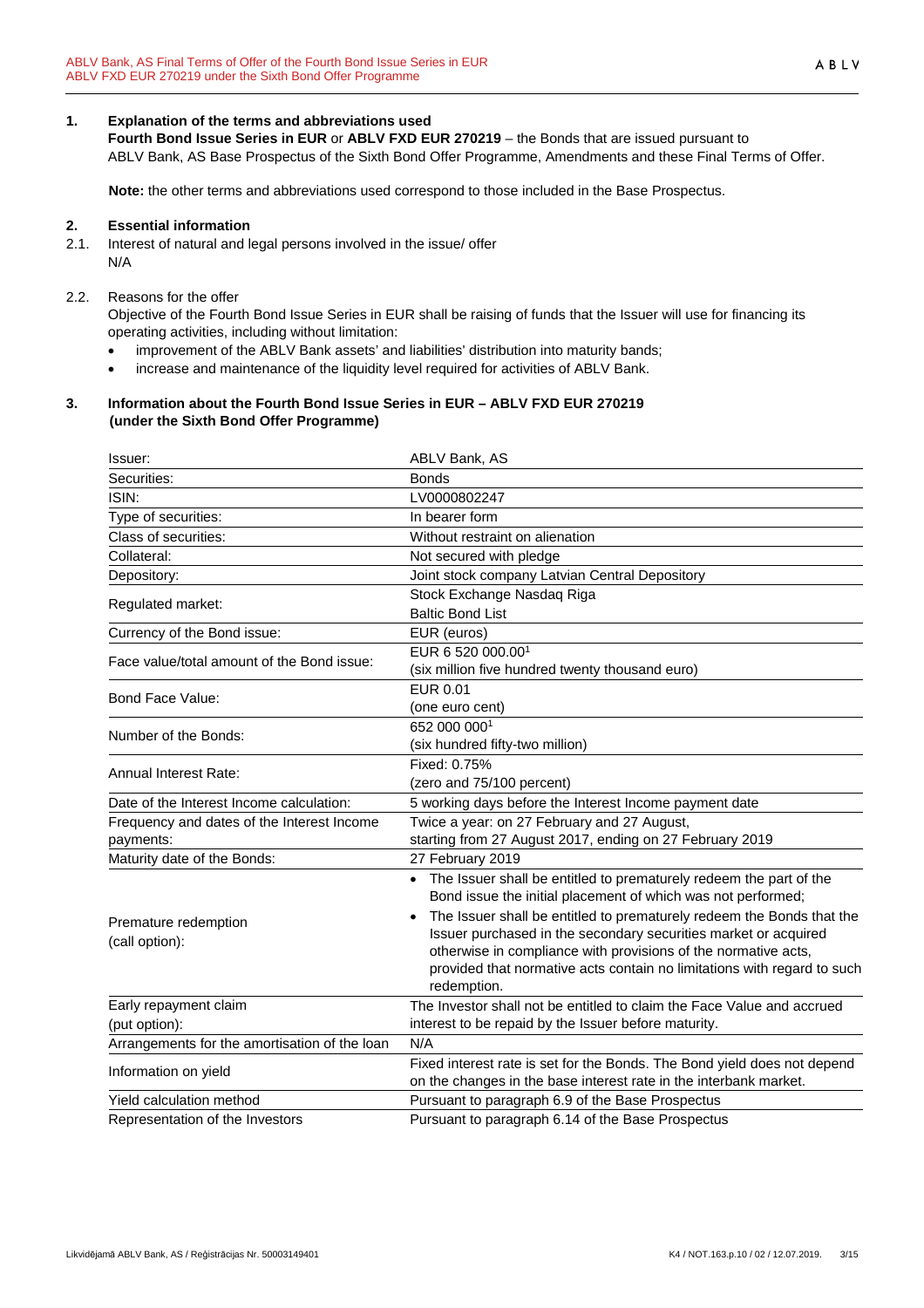The Bonds are issued and public offering is performed pursuant to the

|                                              | decision on the bond issue of the ordinary meeting of shareholders,<br>dated 7 April 2016 (Minutes No. 1, paragraph 5.11);<br>decision of the Board on approving the Base Prospectus of the           |
|----------------------------------------------|-------------------------------------------------------------------------------------------------------------------------------------------------------------------------------------------------------|
|                                              |                                                                                                                                                                                                       |
| paragraph 1);                                | Sixth Bond Offer Programme, dated 7 April 2016 (Minutes No. V-27,                                                                                                                                     |
| Decisions on the Bond issue<br>paragraph 1); | decision of the Board on the Base Prospectus of the Sixth Bond Offer<br>Programme including recommendations of the Financial and Capital<br>Market Commission, dated 22 April 2016 (Minutes No. V-31, |
| paragraph 2);                                | decision of the Board on the Amendments to ABLV Bank, AS Base<br>Prospectus of the Sixth Bond Offer Programme (Minutes No. V-48,                                                                      |
|                                              | decision of the Board on approval of ABLV Bank, AS Final Terms of<br>Offer of the Fourth Bond Issue Series in EUR -                                                                                   |
|                                              | ABLV FXD EUR 270219 under the Sixth Bond Offer Programme,<br>dated 18 January 2017 (Minutes No. V-2, paragraph 1).                                                                                    |
| Issue date:<br>27 February 2017              |                                                                                                                                                                                                       |
| Public offer start date:                     | Not later than on 20 January 2017, the information shall be published at<br>the Issuer's home page www.ablv.com                                                                                       |
|                                              | The public offer start date is 26 January 2017                                                                                                                                                        |
|                                              |                                                                                                                                                                                                       |
| Public offer end date:<br>20 February 2017   |                                                                                                                                                                                                       |
| Decision on concluding the transactions:     | Pursuant to paragraph 8.4 of the Base Prospectus, the decision on<br>concluding the transactions will be made on 23 February 2017                                                                     |

<sup>1</sup> Before the end of the public offer period, but not later than 4 (four) working days prior to the public offer end date, the Issuer may increase the Issue Series size. If amendments to the Final Terms are made, those shall be published in the same way as the Final Terms.

For the purposes of the Base Prospectus and these Final Terms, the Issuer shall be an institution that borrows funds by issuing the Bonds.

#### **4. Terms and conditions of the offer**

#### 4.1. Initial placement process

The initial placement process is described in paragraph 8.4 of the Base Prospectus.

The total amount of the Fourth Bond Issue Series in EUR is EUR 6 520 000.00 (six million five hundred twenty thousand euro).

The public offer start date is 26 January 2017.

A representative of the Investment Company or the Investor itself, provided it has a financial instruments account opened with ABLV Bank, shall submit an order to the Issuer, using the sample form "Financial Instruments' Trade Order" appended hereto, on working days from 08:30 till 18:30. The order may also be submitted electronically, using a corresponding order form in ABLV Bank Internetbank.

The public offer end date shall be 20 February 2017. Orders shall be accepted by ABLV Bank till the end of the working day, i.e., 18:30, or electronically – till the end of the day, i.e., 24:00.

Information about the order submission can be obtained:

- by phone:  $+371\,6700\,2777$
- via e-mail: **ibas@ablv.com**

The orders submitted to the Issuer may not be altered or revoked.

- 4.2. A description of the possibility to reduce subscriptions and the manner for refunding excess amount paid by applicants N/A
- 4.3. Details of the minimum and / or maximum amount of application Pursuant to paragraph 8.4 of the Base Prospectus, maximum number of the Bonds that a single Investor may apply for is not set. The Investor may not apply for purchasing less than 1 (one) Bond.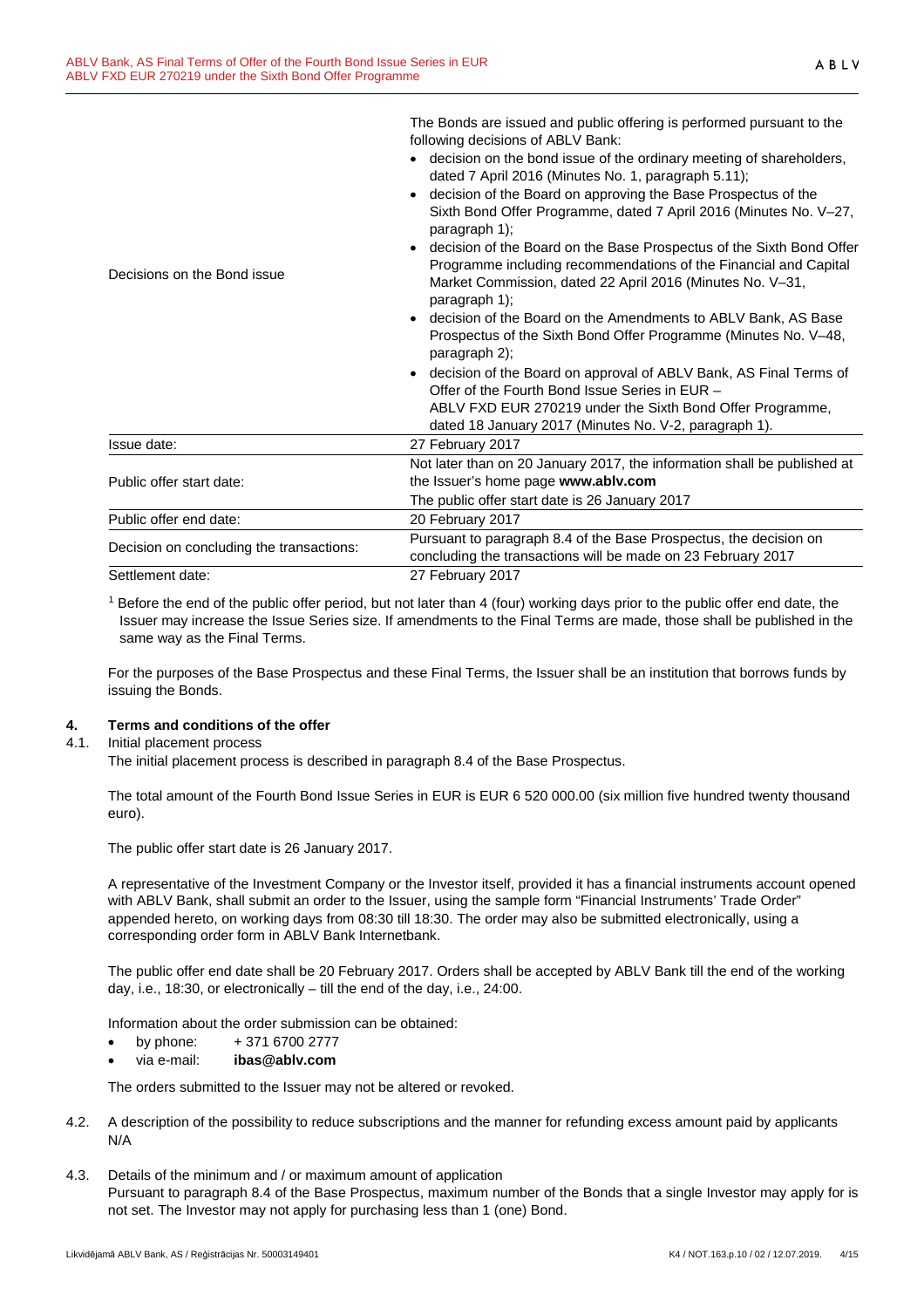#### 4.4. Settlement process

- Within this Bond Issue Series, settlement under initial placement transactions shall be performed as follows:
- not applying the DVP principle, if agreed so by the underwriter and the Investor, or

• applying the DVP principle, regulated by the respective LCD rules On DVP Settlement for OTC Transactions. If the transaction parties agree on not applying the DVP principle, the moment of the Bonds' delivery and the moment of payment may be different. The Investor shall ensure funds in the respective account on the day agreed upon by the transaction parties, whereas the Bonds shall be credited to the Investor's account on the day agreed upon by the transaction parties.

DVP shall be executed on the T+2 day, where "T" stands for the day of concluding the Bond purchase transaction, and "2" is the 2nd (second) working day after the day of concluding the Bond purchase transaction.

The day of concluding the transaction shall be the day of making the decision on concluding the transaction – for this Series it is set to be 23 February 2017.

The settlement date under the Fourth Bond Issue Series in EUR shall be 27 February 2017.

4.5. Information about results

Pursuant to paragraph 8.6 of the Base Prospectus, information on the initial placement results will be published at the Issuer's home page **www.ablv.com** within 10 (ten) working days after the public offer end date.

4.6. The procedure for the exercise of any right of pre-emption, the negotiability of subscription rights and the treatment of subscription rights not exercised. N/A

#### **5. Plan of securities distribution and allotment**

- 5.1. Offering the Bonds simultaneously in the markets of two or more countries N/A
- 5.2. Notification to applicants of the Bond amount allotted The Bank shall send a confirmation of the concluded transaction to the Investor, following the procedure set forth in ABLV Capital Markets, IBAS, General Terms of Business. The General Terms of Business are available at the Issuer's home page **www.ablv.com**.

## **6. Pricing**

6.1. Initial placement price of a Bond Initial placement price of a Bond is set to be **100%** of the Bond's face value. The Bond's face value is EUR 0.01 (one euro cent).

#### 6.2. Pricing method

ABLV Bank Board will determine the Bonds' price depending on the situation in secondary market of similar securities then present and, in particular, based on evaluation of the demand in the securities market and yield of comparable market instruments. The price determined by ABLV Bank for the Bond Issue Series shall be the same for all Investors and shall remain constant throughout the whole initial placement period.

6.3. Application of expenses and taxes

Purchasing the Bonds during the initial placement period, the Investor will have to transfer just set Bond sale price to the Issuer for each Bond unit being purchased.

Additional expenses under the transaction, which might include, without limitation, fees for account opening, for transaction conclusion and execution, may vary in different Investment Companies, and the Investor can find those out in the respective Investment Company engaged by the Investor in concluding the Bonds' purchase transaction as intermediary. ABLV Bank will not receive the said fees and payments charged by other Investment Companies and shall not be responsible for those additional expenses.

The Issuer shall be responsible for withholding and payment of taxes in compliance with the procedures and amount stated in the Republic of Latvia normative acts. The Issuer shall not be responsible for payment of taxes where the Republic of Latvia normative acts do not stipulate the Issuer's duty to assess and withhold the tax amount before making Interest Income payments.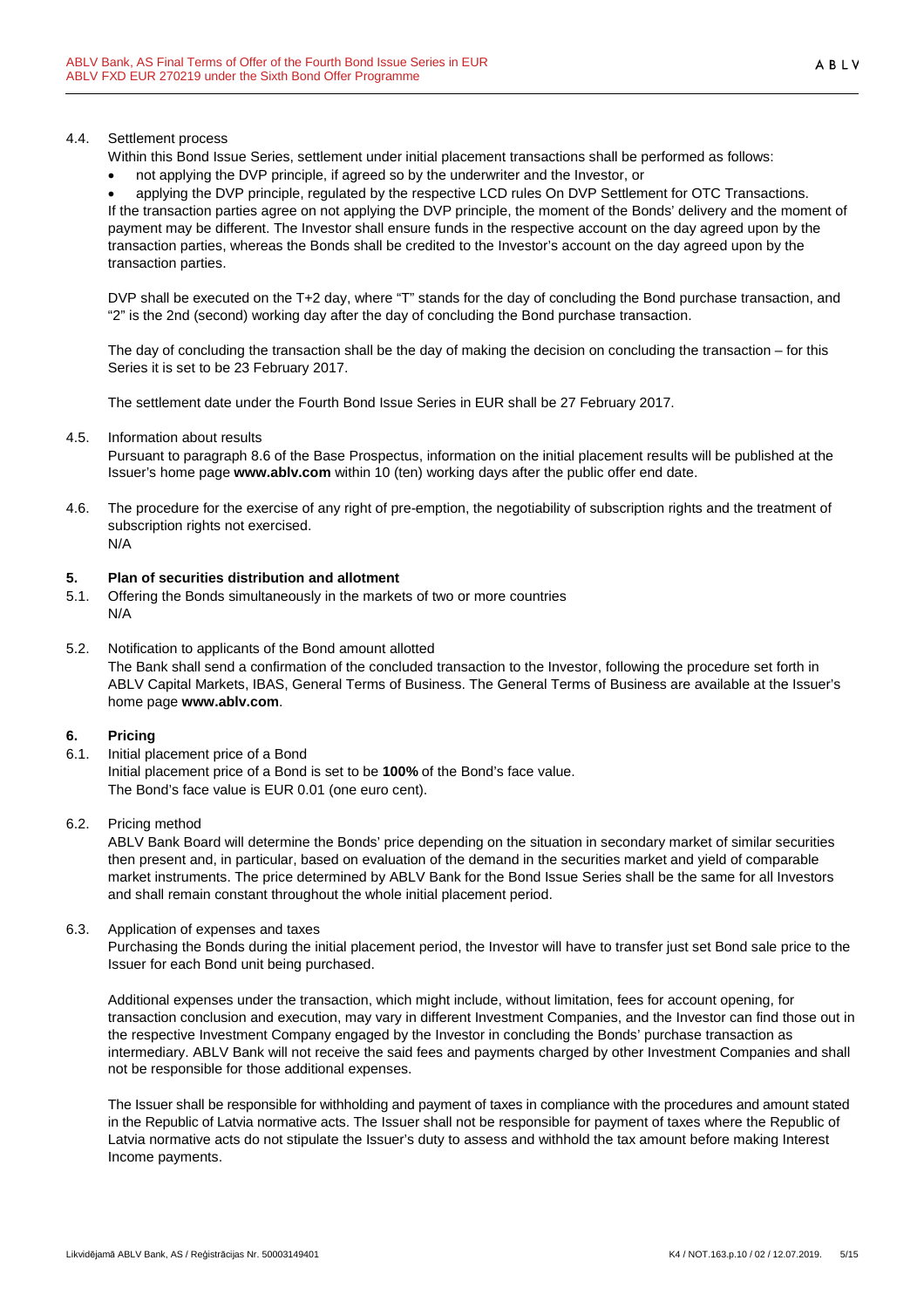## **7. Placing and Underwriting**

- 7.1. Offer coordinator N/A
- 7.2. Depository Joint stock company Latvian Central Depository, legal address: 1 Vaļņu Street, Riga, Latvia.
- 7.3. Entities agreeing to underwrite the issue N/A
- 7.4. Time of reaching the underwriting agreement N/A

## **8. Admission to regulated market and trading arrangements**

8.1. Term and conditions of admission to regulated market

Pursuant to paragraph 9 of the Base Prospectus, application for admitting the Bonds to the regulated market will be prepared in accordance with the Stock Exchange requirements and submitted within 3 (three) months after the end of the initial placement at the latest.

## 8.2. Regulated market

- Stock Exchange Nasdaq Riga, Baltic Bond List.
- 8.3. Entities which have a firm commitment to act as intermediaries in secondary trading, providing liquidity through bid and offer rates and description of the main terms of their commitment N/A

## **9. Information about previous Bond Issue Series performed under the Programme**

- Three issues performed under ABLV Bank, AS, Second Offer Programme,
- Three issues performed under ABLV Bank, AS, Third Offer Programme,
- Three issues performed under ABLV Bank, AS, Fourth Offer Programme,
- Seven issues performed under ABLV Bank, AS, Fifth Offer Programme and
- Five issues performed under ABLV Bank, AS, Sixth Offer Programme

have been included in the Baltic Bond List of the Stock Exchange Nasdaq Riga regulated markets.

Under ABLV Bank, AS, Sixth Offer Programme, there were five issues performed and included to securities lists of Nasdaq Riga regulated markets:

|                                   | Straight coupon bonds<br>in USD | Straight coupon bonds<br>in EUR | Straight coupon bonds<br>in USD |
|-----------------------------------|---------------------------------|---------------------------------|---------------------------------|
| <b>ISIN</b>                       | LV0000802072                    | LV0000802080                    | LV0000802163                    |
| Issue size                        | USD 45 403 000.00               | EUR 6 345 000.00                | USD 53 981 000.00               |
| Issue name                        | ABLV FXD USD 110718             | ABLV FXD EUR 110718             | ABLV FXD USD 311018             |
| Coupon rate (p.a.)                | Fixed: 1.85%                    | Fixed: 0.70%                    | Fixed: 1.85%                    |
| Current interest income<br>period | 11.01.2017 - 10.07.2017         | $11.01.2017 - 10.07.2017$       | $31.10.2016 - 29.04.2017$       |
| Issue date                        | 11.07.2016                      | 11.07.2016                      | 31.10.2016                      |
| Maturity date                     | 11.07.2018                      | 11.07.2018                      | 31.10.2018                      |

|                                   | <b>Straight coupon bonds</b><br>in EUR | <b>Subordinated discount</b><br>bonds in EUR                                                                 |
|-----------------------------------|----------------------------------------|--------------------------------------------------------------------------------------------------------------|
| <b>ISIN</b>                       | LV0000802171                           | LV0000802189                                                                                                 |
| <b>Issue size</b>                 | EUR 6 398 000.00                       | EUR 20 000 000.00                                                                                            |
| Issue name                        | ABLV FXD EUR 311018                    | ABLV SUB EUR 311026                                                                                          |
| Discount rate (p.a.)              |                                        | Fixed: 3.75%<br>(during first 5 years)                                                                       |
| Coupon rate (p.a.)                | Fixed: 0.70%                           | Fixed: 3.75%<br>(starting from the 6th year,<br>unless the Bank exercises its<br>premature redemption right) |
| Current interest income<br>period | $31.10.2016 - 29.04.2017$              |                                                                                                              |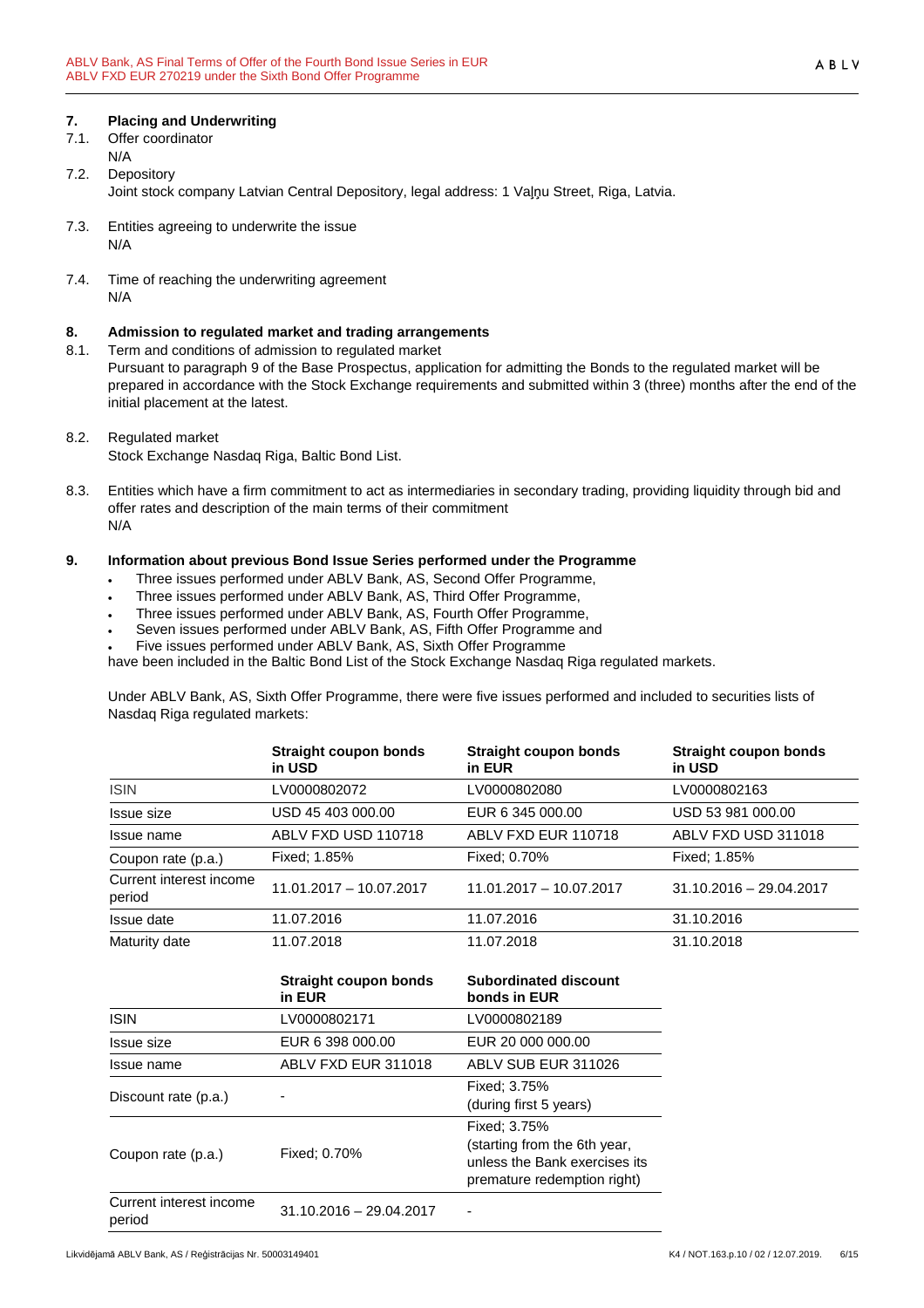| Issue date    | 31.10.2016 | 31.10.2016 |  |
|---------------|------------|------------|--|
| Maturity date | 31.10.2018 | 31.10.2026 |  |

Simultaneously with the Fourth Bond Issue Series in EUR, the following public offering is performed under the Sixth Bond Offer Programme – Third Bond Issue Series in USD / ABLV FXD USD 270219 – straight 2-year bonds.

The Investors can find the information about issues performed under the Second, Third, Fourth, Fifth and Sixth Offer Programmes and their Final Terms at ABLV Bank, AS home page **www.ablv.com**.

### **10. Additional information**

- 10.1. Advisors connected with the Bond issue N/A
- 10.2. Information about the Bond issue provided by third parties N/A
- 10.3. Credit ratings assigned to the Bonds N/A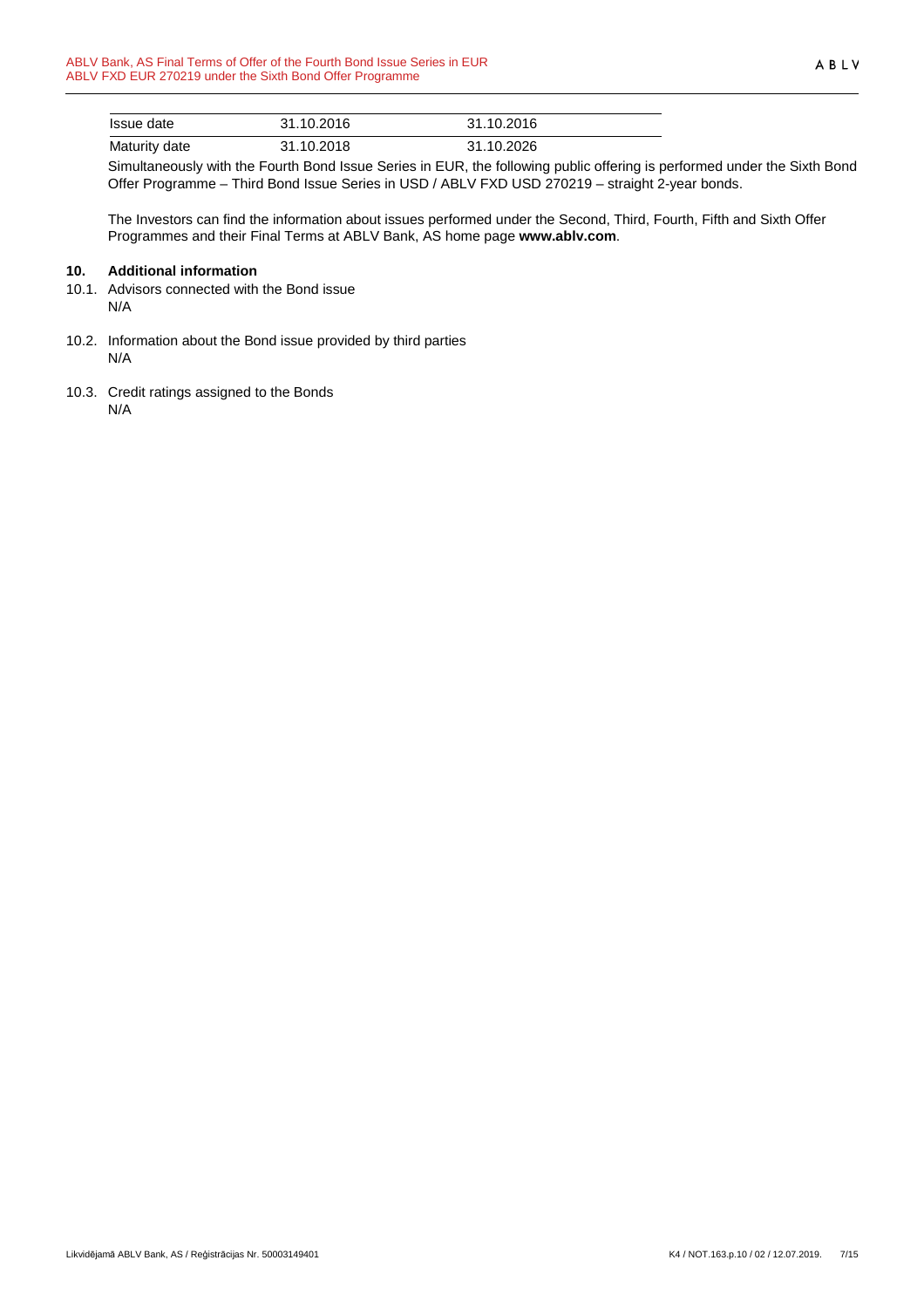| Name, surname           | <b>Position held</b>                                                   | <b>Signature</b> |
|-------------------------|------------------------------------------------------------------------|------------------|
| Vadims Reinfelds        | Deputy Chairman of the Board,<br>Deputy Chief Executive Officer (dCEO) |                  |
| Māris Kannenieks        | Member of the Board.<br>Chief Financial Officer (CFO)                  |                  |
| Edgars Pavlovičs        | Member of the Board.<br>Chief Risk Officer (CRO)                       |                  |
| Aleksandrs Pāže         | Member of the Board.<br>Chief Compliance Officer (CCO)                 |                  |
| <b>Rolands Citajevs</b> | Member of the Board.<br>Chief Information Officer (CIO)                |                  |
| Romans Surnačovs        | Member of the Board,<br>Chief Operating Officer (COO)                  |                  |

The Final Terms were approved at ABLV Bank, AS Board session on 18 January 2017.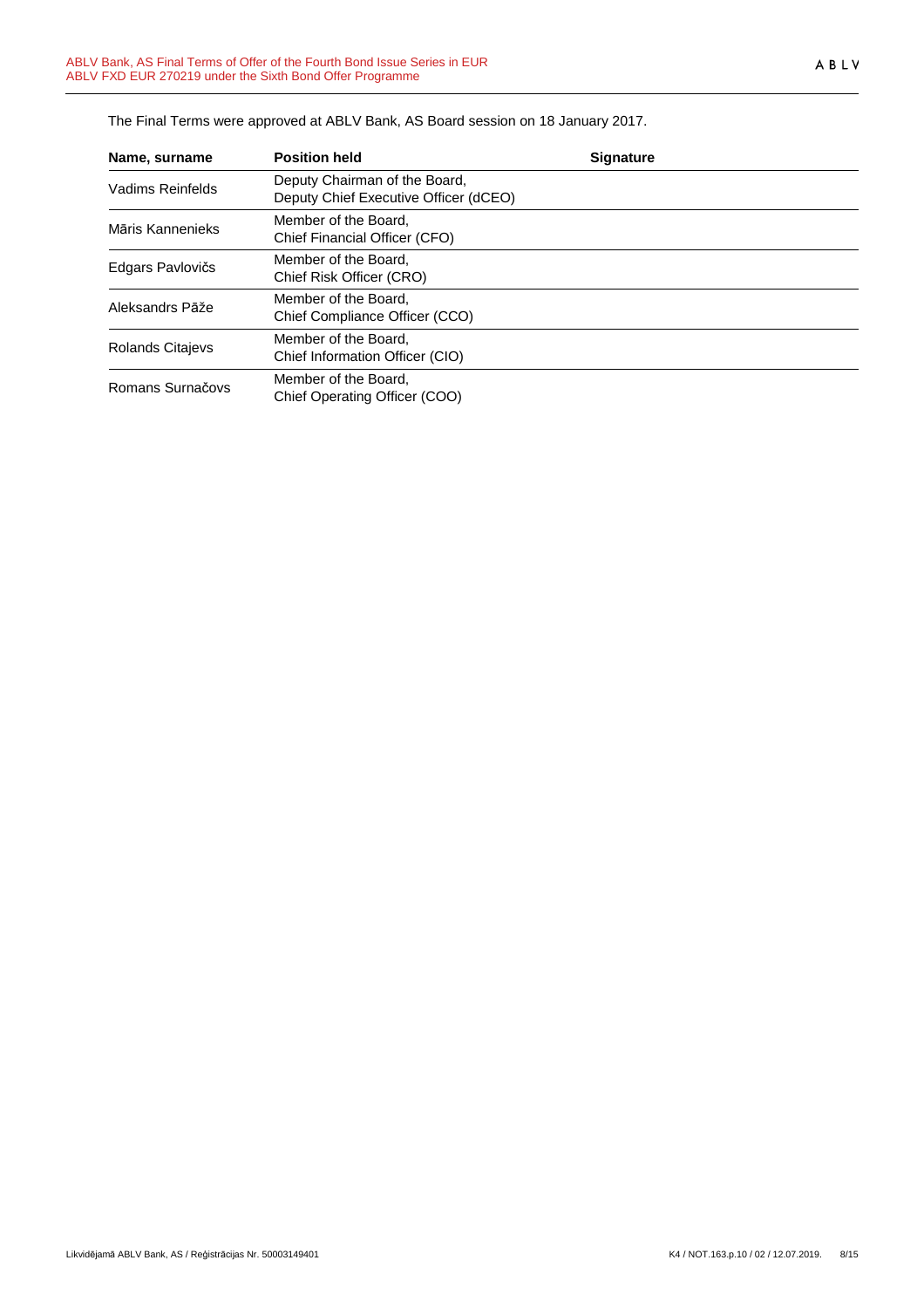#### Summary of the Bond issue

A.1

Appendix 1

Section A. Introduction and warnings

The summary shall be deemed the introduction of the Base Prospectus. Any decision on investing in the Bonds shall be based on the Investor's judgement on the whole Base Prospectus and the respective Final Terms of the Bond issue.

Should any claim be lodged to a court regarding the information provided in the Base Prospectus, if necessary, the Investor lodging the claim to a court in accordance with normative acts of the respective member state shall cover the costs of translating the Base Prospectus before the proceedings are initiated.

The persons responsible for the information provided in the Base Prospectus, including persons that translated the same and applied for its notification, may be held civilly liable only where the summary is misleading, inaccurate, or inconsistent with other sections of the Base Prospectus, or fails to provide the most essential information that would aid the Investors when considering whether to invest in the Bonds.

|      | Section B. Issuer                                                                                                                          |                                                                                                                                                                                                                                                                                                                                                   |
|------|--------------------------------------------------------------------------------------------------------------------------------------------|---------------------------------------------------------------------------------------------------------------------------------------------------------------------------------------------------------------------------------------------------------------------------------------------------------------------------------------------------|
| B.1  | Legal and commercial<br>name of the Issuer                                                                                                 | ABLV Bank, AS.                                                                                                                                                                                                                                                                                                                                    |
| B.2  | The domicile and legal<br>form of the Issuer, the<br>legislation under which<br>the Issuer operates<br>and its country of<br>incorporation | ABLV Bank is a joint stock company registered in the Republic of Latvia, which carries out its<br>operations in accordance with the Republic of Latvia legal acts, the European Union normative<br>acts, and the issued licence that allows rendering all financial services stated in the Credit<br>Institution Law.                             |
| B.3  | Description of, and key<br>factors relating to, the<br>nature of the Issuer's<br>current operations and<br>its principal activities        | Major lines of ABLV Bank business are rendering of tailored services to private and corporate<br>customers in Latvia, as well as export of high-quality financial services to foreign customers from<br>the EEA and CIS states. The Issuer's place of rendering the services is the Republic of Latvia.                                           |
| B.4a | Description of the most<br>significant recent<br>trends affecting the<br>Issuer and the<br>industries in which it<br>operates              | As at the day of producing the Final Terms, there is no information on any detected trends that<br>might have significant negative effect on operations of ABLV Bank, AS, or the banking sector in<br>2017. In 2017, liquidity and capitalization level in the banking sector remain high.<br>ABLV Bank, AS plans gradual natural growth in 2017. |
| B.4b | Description of any<br>known trends affecting<br>the Issuer and the<br>industries in which it<br>operates                                   | As at the day of producing the Final Terms, there is no information on any detected trends,<br>events, claims, or obligations that might have significant negative effect on further operations of<br>ABLV Bank, AS or the Republic of Latvia credit institution sector.                                                                          |

The information provided in the table below completely matches that presented in ABLV Bank consolidated report for H1 2016. **Share in the**

|            |                          |    | No Company                                             | Country<br>of<br>Incorpo-<br>ration | Registration<br>number | <b>Business profile</b> | Share in the<br>entity's<br>capital (%) | entity's<br>capital<br>with voting<br>rights (%) |
|------------|--------------------------|----|--------------------------------------------------------|-------------------------------------|------------------------|-------------------------|-----------------------------------------|--------------------------------------------------|
|            |                          | 1. | ABLV Bank, AS                                          | LV                                  | 50003149401            | Financial<br>services   | 100                                     | 100                                              |
| <b>B.5</b> | Issuer's position within | 2. | ABLV Bank Luxembourg,<br>S.A.                          | LU                                  | B 162048               | Financial<br>services   | 100                                     | 100                                              |
|            | the group                | 3. | <b>ABLV Consulting Services,</b><br>AS                 | LV                                  | 40003540368            | Consulting<br>services  | 100                                     | 100                                              |
|            |                          | 4. | <b>ABLV Advisory Services</b>                          | LV                                  | 40103964811            | Consulting<br>Services  | 100                                     | 100                                              |
|            |                          | 5. | <b>ABLV Corporate Services</b><br>Holding Company, SIA | LV                                  | 40103799987            | Holding<br>company      | 100                                     | 100                                              |
|            |                          | 6. | <b>ABLV Corporate Services,</b><br><b>SIA</b>          | LV                                  | 40103283479            | Consulting<br>services  | 100                                     | 100                                              |
|            |                          | 7. | <b>ABLV Corporate Services,</b><br><b>LTD</b>          | CY                                  | HE273600               | Consulting<br>services  | 100                                     | 100                                              |
|            |                          |    |                                                        |                                     |                        |                         |                                         |                                                  |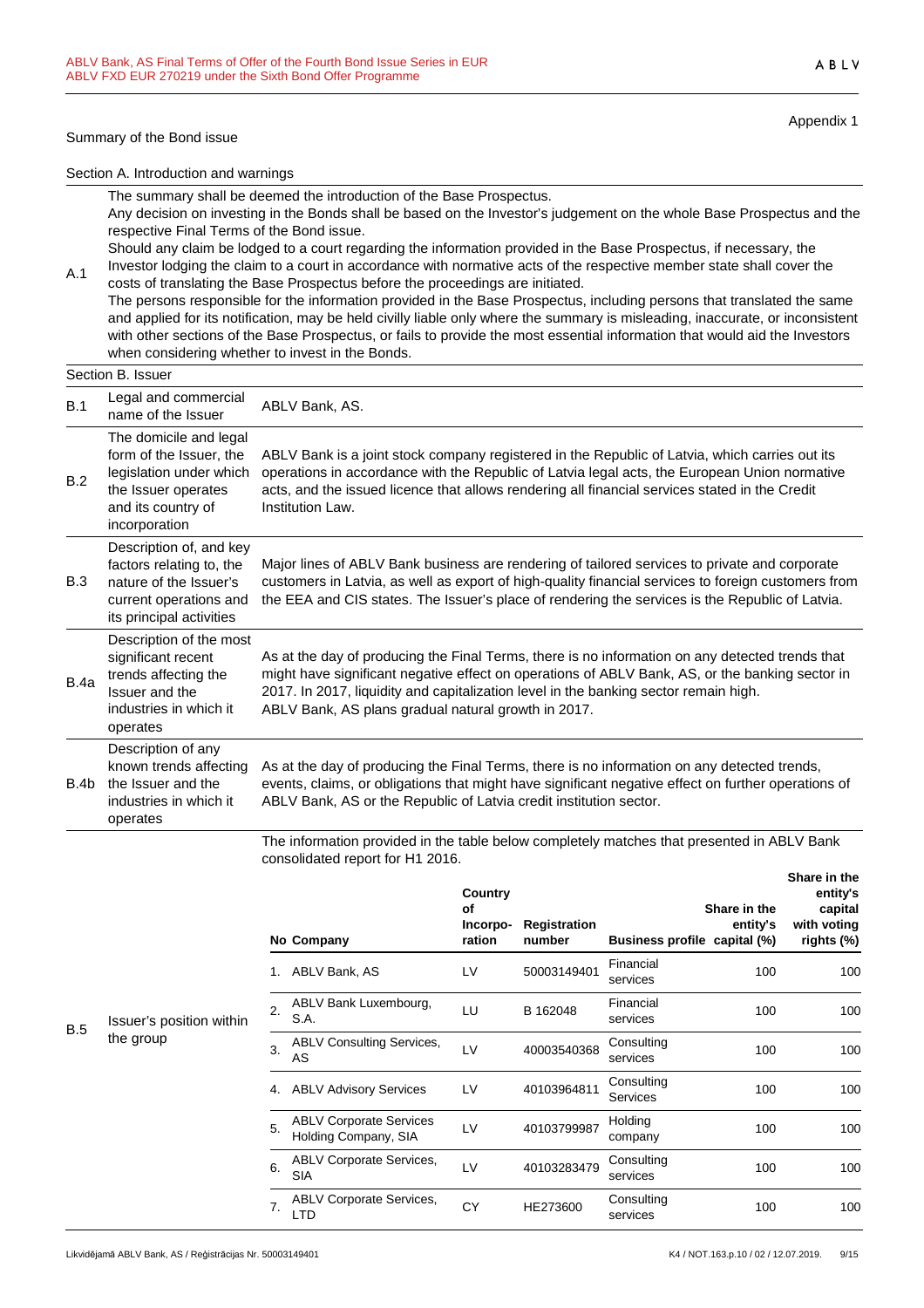| No Company                                   | Country<br>οf<br>Incorpo-<br>ration | Registration<br>number | <b>Business</b><br>profile                                     | Share in the<br>entity's<br>capital (%) | Share in the<br>entity's<br>capital<br>with voting<br>rights (%) |
|----------------------------------------------|-------------------------------------|------------------------|----------------------------------------------------------------|-----------------------------------------|------------------------------------------------------------------|
| 8. Pillar Holding Company, KS                | LV                                  | 40103260921            | Holding<br>company                                             | 100                                     | 100                                                              |
| 9. Pillar, SIA                               | LV                                  | 40103554468            | Holding<br>company                                             | 100                                     | 100                                                              |
| 10. Pillar 2, 12 & 14, SIA                   | LV                                  | 50103313991            | Real estate<br>transactions                                    | 100                                     | 100                                                              |
| 11. Pillar 3, SIA                            | LV                                  | 40103193067            | Real estate<br>transactions                                    | 100                                     | 100                                                              |
| 12. Pillar 4 & 6, SIA                        | LV                                  | 40103210494            | Real estate<br>transactions                                    | 100                                     | 100                                                              |
| 13. Pillar 7 & 8, SIA                        | LV                                  | 40103240484            | Real estate<br>transactions                                    | 100                                     | 100                                                              |
| 14. Pillar 9, SIA                            | LV                                  | 40103241210            | Real estate<br>transactions                                    | 100                                     | 100                                                              |
| 15. Pillar 11, SIA                           | LV                                  | 40103258310            | Real estate<br>transactions                                    | 100                                     | 100                                                              |
| 16. Pillar 18, SIA                           | LV                                  | 40103492079            | Real estate<br>transactions                                    | 100                                     | 100                                                              |
| 17. Pillar 19, SIA                           | LV                                  | 40103766952            | Real estate<br>transactions                                    | 100                                     | 100                                                              |
| 18. Pillar 20, SIA                           | LV                                  | 40103903056            | Real estate<br>transactions                                    | 100                                     | 100                                                              |
| 19. Pillar 21, SIA                           | LV                                  | 40103929286            | Real estate<br>transactions                                    | 100                                     | 100                                                              |
| 20. Pillar 22, SIA                           | LV                                  | 50103966301            | Real estate<br>transactions                                    | 100                                     | 100                                                              |
| 21. Pillar Investment Group, SIA             | LV.                                 | 50003831571            | Holding<br>companies<br>activities                             | 88                                      | 88                                                               |
| 22. Pillar Investment 1, SIA                 | LV                                  | 50103247681            | Own Real Estate<br>Management                                  | 88                                      | 88                                                               |
| 23. Pillar Investment 2, SIA                 | LV                                  | 40103963977            | Own Real Estate<br>Management                                  | 88                                      | 88                                                               |
| 24. Pillar Investment 3, SIA                 | LV                                  | 50103994841            | Own Real Estate<br>Management                                  | 88                                      | 88                                                               |
| 25. Pillar Management, SIA                   | LV                                  | 40103193211            | Real estate<br>transactions                                    | 100                                     | 100                                                              |
| 26. Pillar Architekten, SIA                  | LV                                  | 40103437217            | Designing and<br>authorship<br>supervision                     | 100                                     | 100                                                              |
| 27. Pillar RE Services, SIA                  | LV                                  | 40103731804            | Parking place<br>services                                      | 100                                     | 100                                                              |
| 28. Pillar Contractor, SIA                   | LV                                  | 40103929498            | Management<br>and coordination<br>of construction<br>processes | 100                                     | 100                                                              |
| 29. New Hanza City, SIA                      | LV                                  | 40103222826            | Infrastructure<br>maintenance                                  | 100                                     | 100                                                              |
| 30. NHC Utilities, SIA                       | LV                                  | 40103693339            | Infrastructure<br>management                                   | 100                                     | 100                                                              |
| ABLV Asset Management,<br>31.<br><b>IPAS</b> | LV                                  | 40003814724            | Financial<br>services                                          | 90                                      | 100                                                              |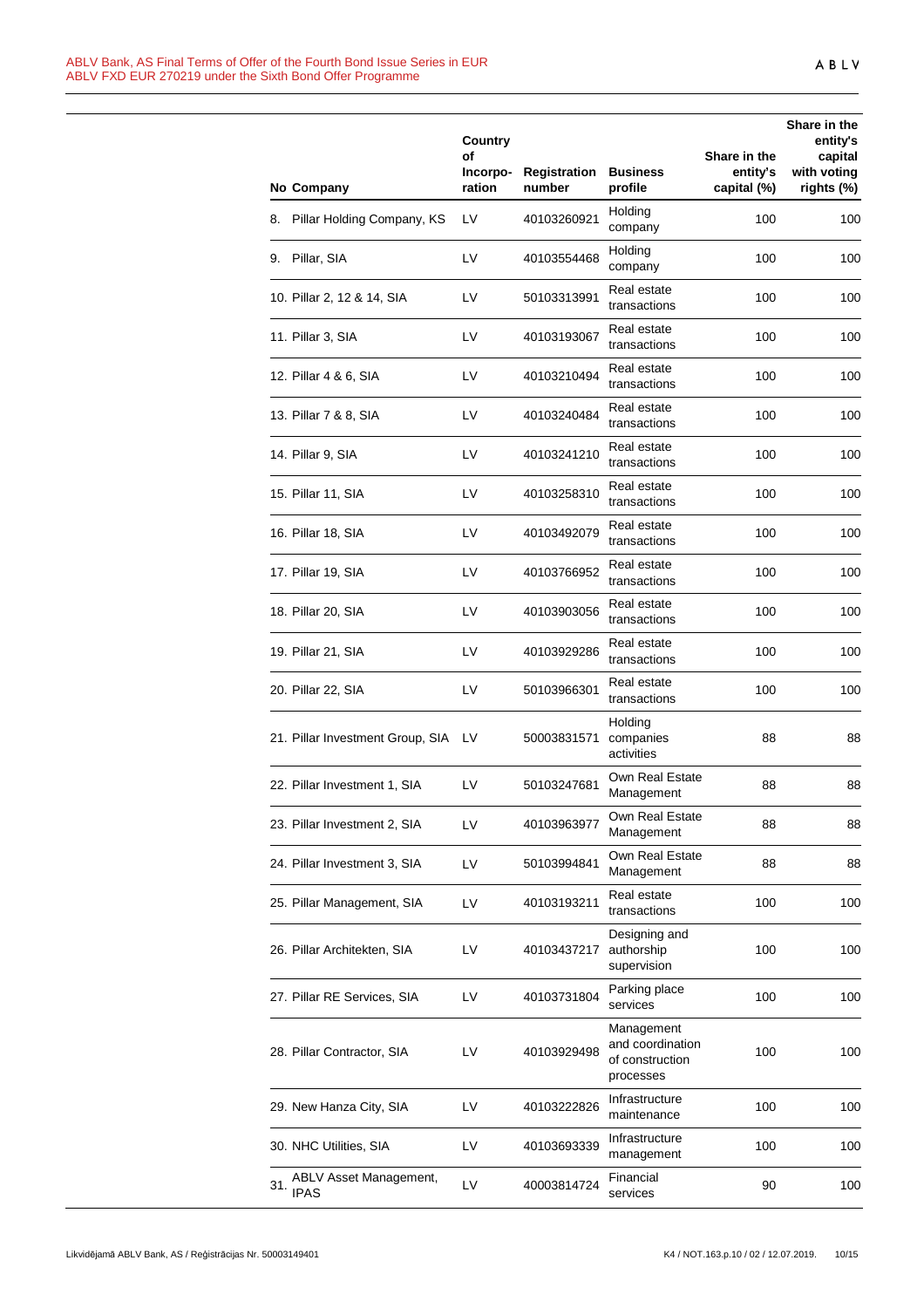|            |                       |                                                                                          |    |             | <b>SEIVICES</b>                     |        |        |
|------------|-----------------------|------------------------------------------------------------------------------------------|----|-------------|-------------------------------------|--------|--------|
|            |                       | <b>ABLV Private Equity</b><br>33.<br>Management, SIA                                     | LV | 40103286757 | Investment<br>project<br>management | 100    | 100    |
|            |                       | 34. PEM 1, SIA                                                                           | LV | 40103551353 | Electricity<br>generation           | 100    | 100    |
|            |                       | <b>ABLV Private Equity Fund</b><br>35.<br>2010. KS                                       | LV | 40103307758 | Investment<br>activities            | 100    | 100    |
|            |                       | Interest in ABLV Bank, in percentage terms of the voting shares, as at 31 December 2016: |    |             |                                     |        |        |
|            |                       | Ernests Bernis and Nika Berne (direct and indirect interest)                             |    |             |                                     |        | 43.27% |
|            | Issuer's shareholders | Olegs Fils (indirect interest)                                                           |    |             | 43.28%                              |        |        |
| <b>B.6</b> |                       | 17 legal entities and 117 individuals                                                    |    |             |                                     | 13.45% |        |
|            |                       | Shareholders of ABLV Bank, AS, voting shares have no different voting rights.            |    |             |                                     |        |        |

ABLV Bank, AS is controlled by its shareholders pursuant to the procedures set forth in the Commercial Law.

**Statements of financial position as at 30 June 2016 and 31 December 2015**

|                       | <b>Assets</b><br>Cash and deposits with central banks<br>Balances due from credit institutions<br>Derivatives<br>Financial assets at fair value through profit or loss<br>Available-for-sale financial assets<br>Loans<br>Held-to-maturity investments<br>Investments in subsidiaries | <b>EUR '000</b><br>226 631<br>686 502<br>63<br>19 4 44<br>1 200 373<br>985 428<br>957 329 | <b>EUR '000</b><br>448 187<br>671 772<br>965 253 |
|-----------------------|---------------------------------------------------------------------------------------------------------------------------------------------------------------------------------------------------------------------------------------------------------------------------------------|-------------------------------------------------------------------------------------------|--------------------------------------------------|
|                       |                                                                                                                                                                                                                                                                                       |                                                                                           |                                                  |
|                       |                                                                                                                                                                                                                                                                                       |                                                                                           |                                                  |
|                       |                                                                                                                                                                                                                                                                                       |                                                                                           | 121<br>22 28 6<br>1780 554<br>873 499            |
|                       |                                                                                                                                                                                                                                                                                       |                                                                                           |                                                  |
|                       |                                                                                                                                                                                                                                                                                       |                                                                                           |                                                  |
|                       |                                                                                                                                                                                                                                                                                       |                                                                                           |                                                  |
|                       |                                                                                                                                                                                                                                                                                       |                                                                                           |                                                  |
|                       |                                                                                                                                                                                                                                                                                       |                                                                                           |                                                  |
|                       |                                                                                                                                                                                                                                                                                       | 108 586                                                                                   | 111 266                                          |
|                       | Investments in associates                                                                                                                                                                                                                                                             | 8770                                                                                      | 8770                                             |
|                       | Investment properties                                                                                                                                                                                                                                                                 | 25 063                                                                                    | 25 069                                           |
|                       | Property and equipment                                                                                                                                                                                                                                                                | 9667                                                                                      | 9529                                             |
|                       | Intangible assets                                                                                                                                                                                                                                                                     | 5719                                                                                      | 6 0 3 6                                          |
|                       | Current corporate income tax receivables                                                                                                                                                                                                                                              | 2804                                                                                      | 3 0 4 2                                          |
| Financial information | Deferred corporate income tax                                                                                                                                                                                                                                                         |                                                                                           |                                                  |
|                       | Repossessed real estate                                                                                                                                                                                                                                                               |                                                                                           |                                                  |
|                       | Other assets                                                                                                                                                                                                                                                                          | 6922                                                                                      | 2737                                             |
|                       | <b>Total assets</b>                                                                                                                                                                                                                                                                   | 4 243 301                                                                                 | 4 928 121                                        |
|                       | <b>Liabilities</b>                                                                                                                                                                                                                                                                    |                                                                                           |                                                  |
|                       | Derivatives                                                                                                                                                                                                                                                                           | 18                                                                                        | 365                                              |
|                       | Balances held with Bank of Latvia                                                                                                                                                                                                                                                     | 50 000                                                                                    | 180 072                                          |
|                       | Demand deposits from credit institutions                                                                                                                                                                                                                                              | 50 498                                                                                    | 63 294                                           |
|                       | Deposits                                                                                                                                                                                                                                                                              | 3 2 5 1 3 4 5                                                                             | 3793192                                          |
|                       | Current corporate income tax liabilities                                                                                                                                                                                                                                              |                                                                                           |                                                  |
|                       | <b>Other liabilities</b>                                                                                                                                                                                                                                                              | 13 979                                                                                    | 35 072                                           |
|                       | Deferred corporate income tax                                                                                                                                                                                                                                                         | 652                                                                                       | 1 0 0 1                                          |
|                       | <b>Issued securities</b>                                                                                                                                                                                                                                                              |                                                                                           | 558 411                                          |
|                       | Subordinated deposits                                                                                                                                                                                                                                                                 | 15 387                                                                                    | 15 261                                           |
|                       | <b>Total liabilities</b>                                                                                                                                                                                                                                                              | 3 947 696                                                                                 | 4 646 668                                        |
|                       |                                                                                                                                                                                                                                                                                       |                                                                                           | 565 817                                          |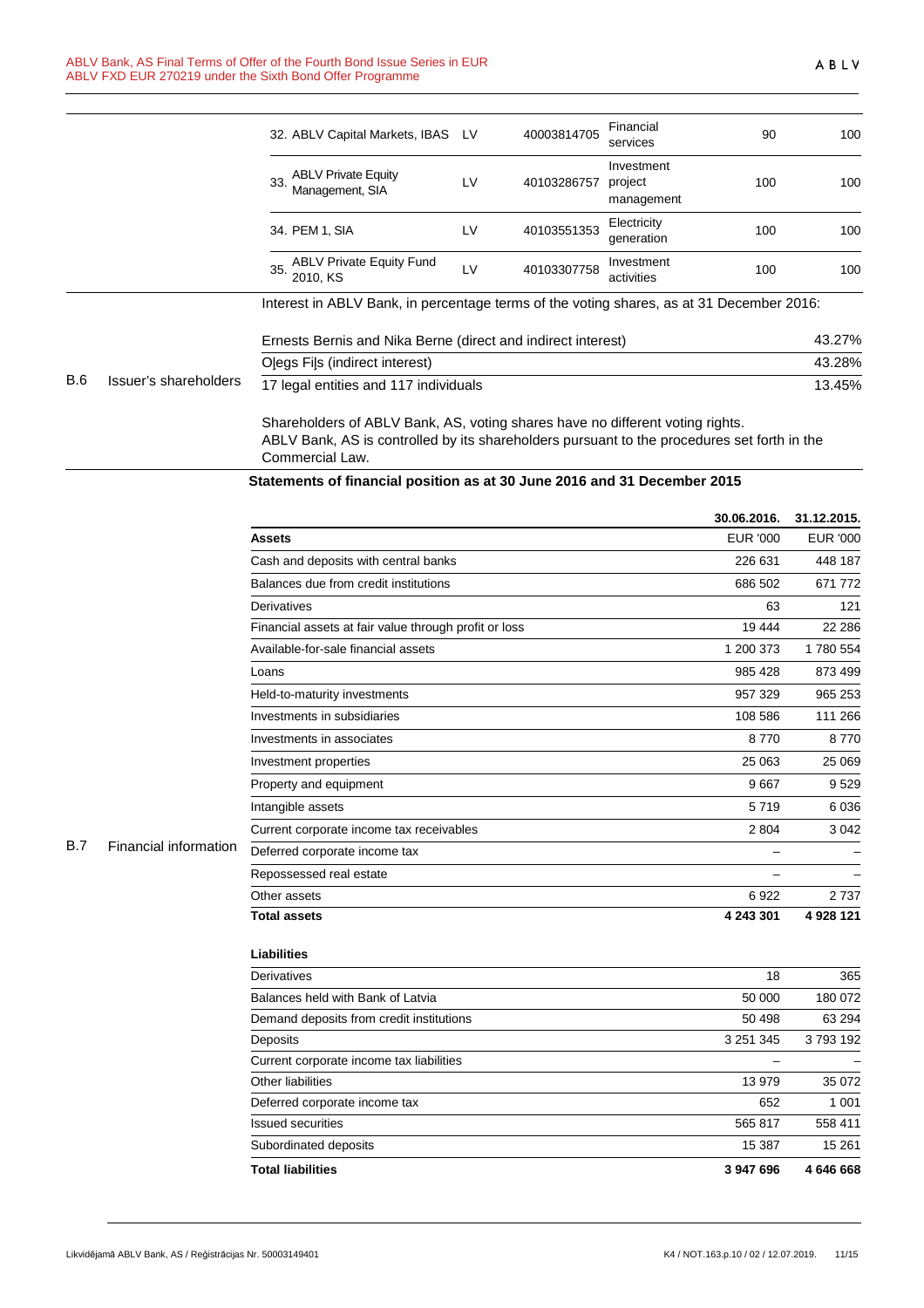#### **30.06.2016. 31.12.2015.**

|             |                                                                                                                                   | Shareholders' equity                                                                                                                                                                                                                                                                                                                                                                                                                                                                                                                                                                                                                                                                                                                                                                                                                                                                                                                                                                                                                                                           |           |           |
|-------------|-----------------------------------------------------------------------------------------------------------------------------------|--------------------------------------------------------------------------------------------------------------------------------------------------------------------------------------------------------------------------------------------------------------------------------------------------------------------------------------------------------------------------------------------------------------------------------------------------------------------------------------------------------------------------------------------------------------------------------------------------------------------------------------------------------------------------------------------------------------------------------------------------------------------------------------------------------------------------------------------------------------------------------------------------------------------------------------------------------------------------------------------------------------------------------------------------------------------------------|-----------|-----------|
|             |                                                                                                                                   | Paid-in share capital                                                                                                                                                                                                                                                                                                                                                                                                                                                                                                                                                                                                                                                                                                                                                                                                                                                                                                                                                                                                                                                          | 38 000    | 35 300    |
|             |                                                                                                                                   | Share premium                                                                                                                                                                                                                                                                                                                                                                                                                                                                                                                                                                                                                                                                                                                                                                                                                                                                                                                                                                                                                                                                  | 132 423   | 96 918    |
|             |                                                                                                                                   | Reserve capital and other reserves                                                                                                                                                                                                                                                                                                                                                                                                                                                                                                                                                                                                                                                                                                                                                                                                                                                                                                                                                                                                                                             | 2 1 3 4   | 2 1 3 4   |
|             |                                                                                                                                   | Fair value revaluation reserve of available-for-sale financial assets                                                                                                                                                                                                                                                                                                                                                                                                                                                                                                                                                                                                                                                                                                                                                                                                                                                                                                                                                                                                          | 8978      | 9497      |
|             |                                                                                                                                   | Retained earnings brought forward                                                                                                                                                                                                                                                                                                                                                                                                                                                                                                                                                                                                                                                                                                                                                                                                                                                                                                                                                                                                                                              | 68769     | 68 5 65   |
|             |                                                                                                                                   | Retained earnings for the period                                                                                                                                                                                                                                                                                                                                                                                                                                                                                                                                                                                                                                                                                                                                                                                                                                                                                                                                                                                                                                               | 45 301    | 69 039    |
|             |                                                                                                                                   | Attributable to the equity holders of the bank                                                                                                                                                                                                                                                                                                                                                                                                                                                                                                                                                                                                                                                                                                                                                                                                                                                                                                                                                                                                                                 | 295 605   | 281 453   |
|             |                                                                                                                                   | <b>Non-controlling interests</b>                                                                                                                                                                                                                                                                                                                                                                                                                                                                                                                                                                                                                                                                                                                                                                                                                                                                                                                                                                                                                                               |           |           |
|             |                                                                                                                                   | Total shareholders' equity                                                                                                                                                                                                                                                                                                                                                                                                                                                                                                                                                                                                                                                                                                                                                                                                                                                                                                                                                                                                                                                     | 295 605   | 281 453   |
|             |                                                                                                                                   | Total liabilities and shareholders' equity                                                                                                                                                                                                                                                                                                                                                                                                                                                                                                                                                                                                                                                                                                                                                                                                                                                                                                                                                                                                                                     | 4 243 301 | 4 928 121 |
|             |                                                                                                                                   | <b>Memorandum items</b>                                                                                                                                                                                                                                                                                                                                                                                                                                                                                                                                                                                                                                                                                                                                                                                                                                                                                                                                                                                                                                                        |           |           |
|             |                                                                                                                                   | Contingent liabilities                                                                                                                                                                                                                                                                                                                                                                                                                                                                                                                                                                                                                                                                                                                                                                                                                                                                                                                                                                                                                                                         | 9 3 0 0   | 9516      |
|             |                                                                                                                                   | <b>Financial commitments</b>                                                                                                                                                                                                                                                                                                                                                                                                                                                                                                                                                                                                                                                                                                                                                                                                                                                                                                                                                                                                                                                   | 83716     | 68 907    |
| B.8         | Key pro forma<br>financial information                                                                                            | functions. A number of projects aimed at automation of supervision processes is planned to be<br>accomplished. Tense situation in financial markets and target regions of ABLV Bank, as well as<br>growing requirements of different supervisory institutions, do not allow expecting the business<br>development to be as rapid as in previous years, but since ABLV Bank business model is efficient<br>and risk management - strong and elaborate, the results can be forecasted to be similar to those<br>in previous years.                                                                                                                                                                                                                                                                                                                                                                                                                                                                                                                                               |           |           |
|             |                                                                                                                                   | The above information addresses a hypothetical situation and, therefore, does not represent the<br>Issuer's actual financial position or results.                                                                                                                                                                                                                                                                                                                                                                                                                                                                                                                                                                                                                                                                                                                                                                                                                                                                                                                              |           |           |
| <b>B.9</b>  | Profit forecast                                                                                                                   | ABLV Bank made no profit forecasts for the following periods of operations.                                                                                                                                                                                                                                                                                                                                                                                                                                                                                                                                                                                                                                                                                                                                                                                                                                                                                                                                                                                                    |           |           |
| B.10        | Qualifications in the<br>audit report on the<br>financial information                                                             | ABLV Bank audited financial report for H1 2016 contains no auditors' qualifications or disclaimers.                                                                                                                                                                                                                                                                                                                                                                                                                                                                                                                                                                                                                                                                                                                                                                                                                                                                                                                                                                            |           |           |
| B.11        | Issuer's equity                                                                                                                   | ABLV Bank meets equity requirements set forth in the legal acts.<br>As at 30 June 2016, ABLV Bank equity equaled EUR 325.2 million.                                                                                                                                                                                                                                                                                                                                                                                                                                                                                                                                                                                                                                                                                                                                                                                                                                                                                                                                            |           |           |
| <b>B.12</b> | Forecasts regarding<br>the Issuer                                                                                                 | ABLV Bank forecasts contain no adverse changes since the date of its last published audited<br>financial statements.                                                                                                                                                                                                                                                                                                                                                                                                                                                                                                                                                                                                                                                                                                                                                                                                                                                                                                                                                           |           |           |
|             |                                                                                                                                   | There are no significant changes in the financial or trading position of ABLV Bank detected<br>subsequent to the period covered by the historical financial information.                                                                                                                                                                                                                                                                                                                                                                                                                                                                                                                                                                                                                                                                                                                                                                                                                                                                                                       |           |           |
| <b>B.13</b> | Events particular to<br>the Issuer which are<br>to a material extent<br>relevant to the<br>evaluation of the<br>Issuer's solvency | In 2015, the FCMC performed several inspections at the Bank to verify the compliance with the<br>requirements of the Credit Institution Law and the Law on the Prevention of Money Laundering and<br>Terrorism Financing, following which there was administrative matter initiated on 18 December<br>2015. On 26 May 2016, the Financial and Capital Market Commission and ABLV Bank entered into<br>the administrative agreement regarding the violations detected under the FCMC inspections, which<br>is aimed at improving the functioning of the Bank's internal control system. Taking into account that<br>ABLV Bank currently complies with all regulatory requirements and continues improvement of its<br>internal control system, a fine of EUR 3.17 million (which corresponds to 2.5% of the Bank's total<br>income for the year) is applied to the Bank and warning is given to the responsible Member of the<br>Bank's Board according to the agreement.<br>During the inspections, the FCMC considered that the Bank had not paid sufficient attention to the |           |           |
|             |                                                                                                                                   | client's untypically large, complex or interrelated transactions and also had not performed intense<br>supervision of some clients' transactions under the enhanced due diligence. The FCMC<br>conclusions, made during the inspections, regarding the deficiencies in the Bank's internal control<br>system in the field of the prevention of money laundering and terrorism financing concern<br>previously executed clients' transactions and their documentation, and the Bank currently applies<br>necessary measures to eliminate those deficiencies.                                                                                                                                                                                                                                                                                                                                                                                                                                                                                                                    |           |           |
|             |                                                                                                                                   | The parties to the administrative agreement have agreed upon further measures that the Bank<br>committed to take in full within the set terms in order to improve the internal control system and to                                                                                                                                                                                                                                                                                                                                                                                                                                                                                                                                                                                                                                                                                                                                                                                                                                                                           |           |           |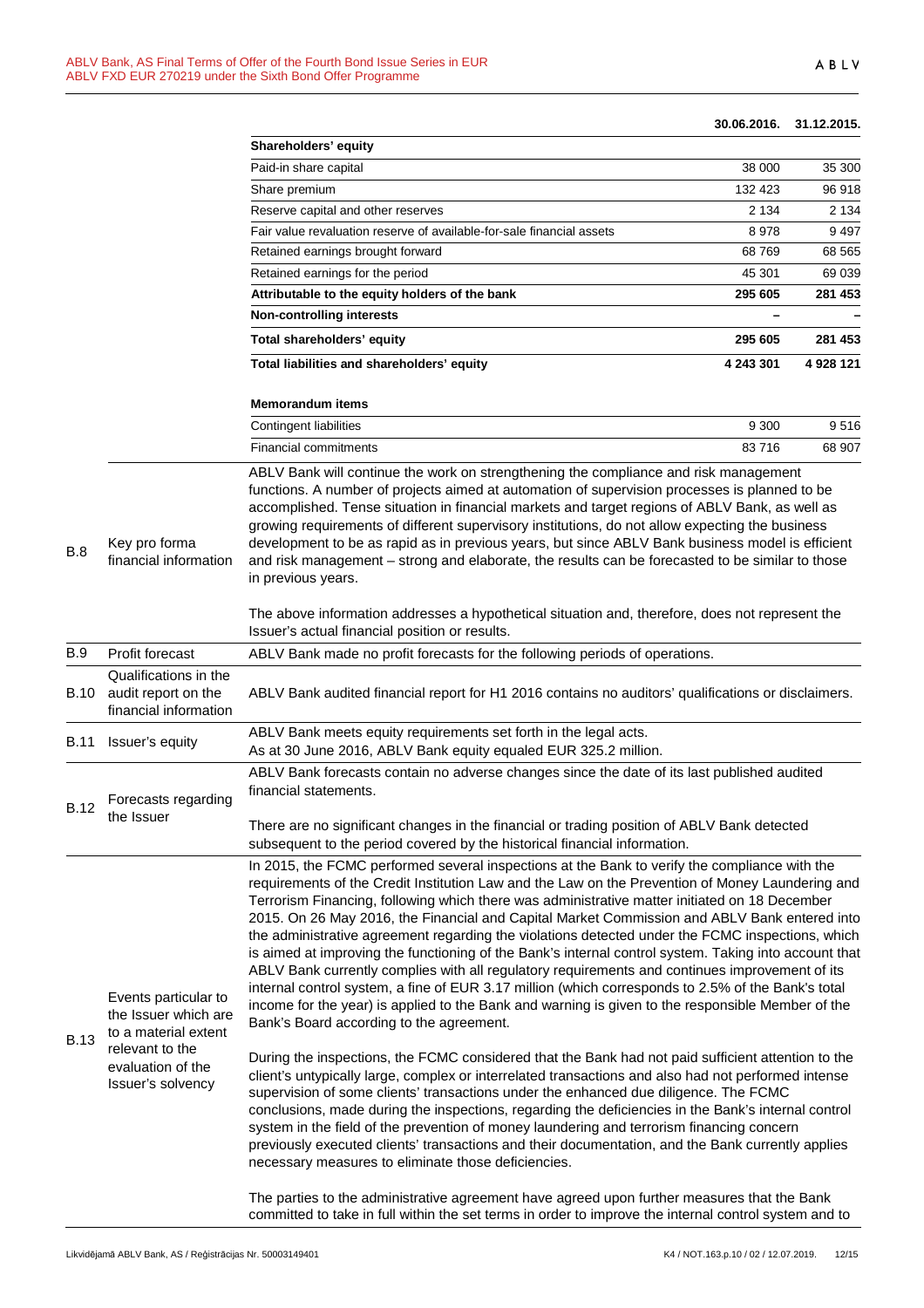strengthen its efficiency. The Bank has already refused cooperation with some clients which might cause inadequate risk in terms of the current requirements, and strict assessment of the clients is continued. Moreover, the number of compliance officers has been substantially increased and the capacity of respective structural units has been strengthened. ABLV Bank also plans to invest not less than EUR 6.5 million in improving the internal control system.

ABLV Bank is convinced that the sanctions set forth in the administrative agreement will have no material impact on the Bank's financial status and earning capacity. On the contrary, the Bank will consequently improve its internal control system in the AML (anti money laundering) area following the current international best practice, as well as good reputation of the Bank will be promoted.

Recently there were no other events particular to ABLV Bank which are to a material extent relevant to the evaluation of the Issuer's solvency.

| <b>B.14</b>   | Issuer's position<br>within the group                                    | ABLV Bank is not dependent upon other entities within the ABLV Bank group.                                                                                                                                                                                                                        |  |
|---------------|--------------------------------------------------------------------------|---------------------------------------------------------------------------------------------------------------------------------------------------------------------------------------------------------------------------------------------------------------------------------------------------|--|
| <b>B.15</b>   | Issuer's principal<br>activities                                         | ABLV Bank principal activities are rendering of financial services.                                                                                                                                                                                                                               |  |
| <b>B.16</b>   | Control over the<br>Issuer                                               | N/A                                                                                                                                                                                                                                                                                               |  |
| <b>B.17</b>   | Credit ratings<br>assigned to the<br>Issuer's debt<br>securities         | ABLV Bank is not assigned credit ratings by credit rating agencies registered and / or certified in<br>accordance with Regulation No 1060/2009 on credit rating agencies.                                                                                                                         |  |
| $B.18 - B.50$ |                                                                          | N/A                                                                                                                                                                                                                                                                                               |  |
|               | Section C. Securities                                                    |                                                                                                                                                                                                                                                                                                   |  |
| C.1           | <b>Bond details</b>                                                      | Bonds issued under the Fourth Bond Issue Series in EUR - ABLV FXD EUR 270219<br>(ISIN LV0000802247) are dematerialized bearer securities without restraint on alienation.                                                                                                                         |  |
| C.2           | Currency of the Bond<br>issue                                            | EUR (euros).                                                                                                                                                                                                                                                                                      |  |
| C.3           | Information about<br>shares issued                                       | N/A                                                                                                                                                                                                                                                                                               |  |
| C.4           | Rights attached to the<br>shares issued                                  | N/A                                                                                                                                                                                                                                                                                               |  |
| C.5           | Restrictions on the<br>free transferability of<br>the Bonds              | The Bonds are freely transferrable securities that represent the Issuer's debt to the owners of the<br>Bonds without additional collateral. The Bonds are dematerialized bearer securities without<br>restraint on alienation - transferrable securities.                                         |  |
| C.6           | Admission of the<br>issued shares to<br>trading on a<br>regulated market | N/A                                                                                                                                                                                                                                                                                               |  |
| C.7           | Dividend policy                                                          | N/A                                                                                                                                                                                                                                                                                               |  |
| C.8,<br>C.9   | Rights attached to<br>the Bonds                                          | Division of the Bonds into categories<br>The Bonds are not supposed to be divided into categories. Pursuant to these Final Terms, straight<br>Bonds are supposed to be issued.                                                                                                                    |  |
|               |                                                                          | Limitations to the rights attached to the Bonds<br>The Bonds are freely transferrable securities without restraint on their alienation.                                                                                                                                                           |  |
|               |                                                                          | <b>Interest Rate</b><br>The Annual Interest Rate is fixed, and it is equal to 0.75% (p.a.).                                                                                                                                                                                                       |  |
|               |                                                                          | The date from which interest becomes payable and the due dates for interest<br>The Interest Income shall be accrued starting from 27 February 2017. The Interest Income shall be<br>paid twice a year: on 27 February and 27 August, starting from 27 August 2017, ending on<br>27 February 2019. |  |
|               |                                                                          | Bond maturity date and repayment procedures<br>The Investor shall receive the Bond Face Value as a lump-sum payment on 27 February 2019.                                                                                                                                                          |  |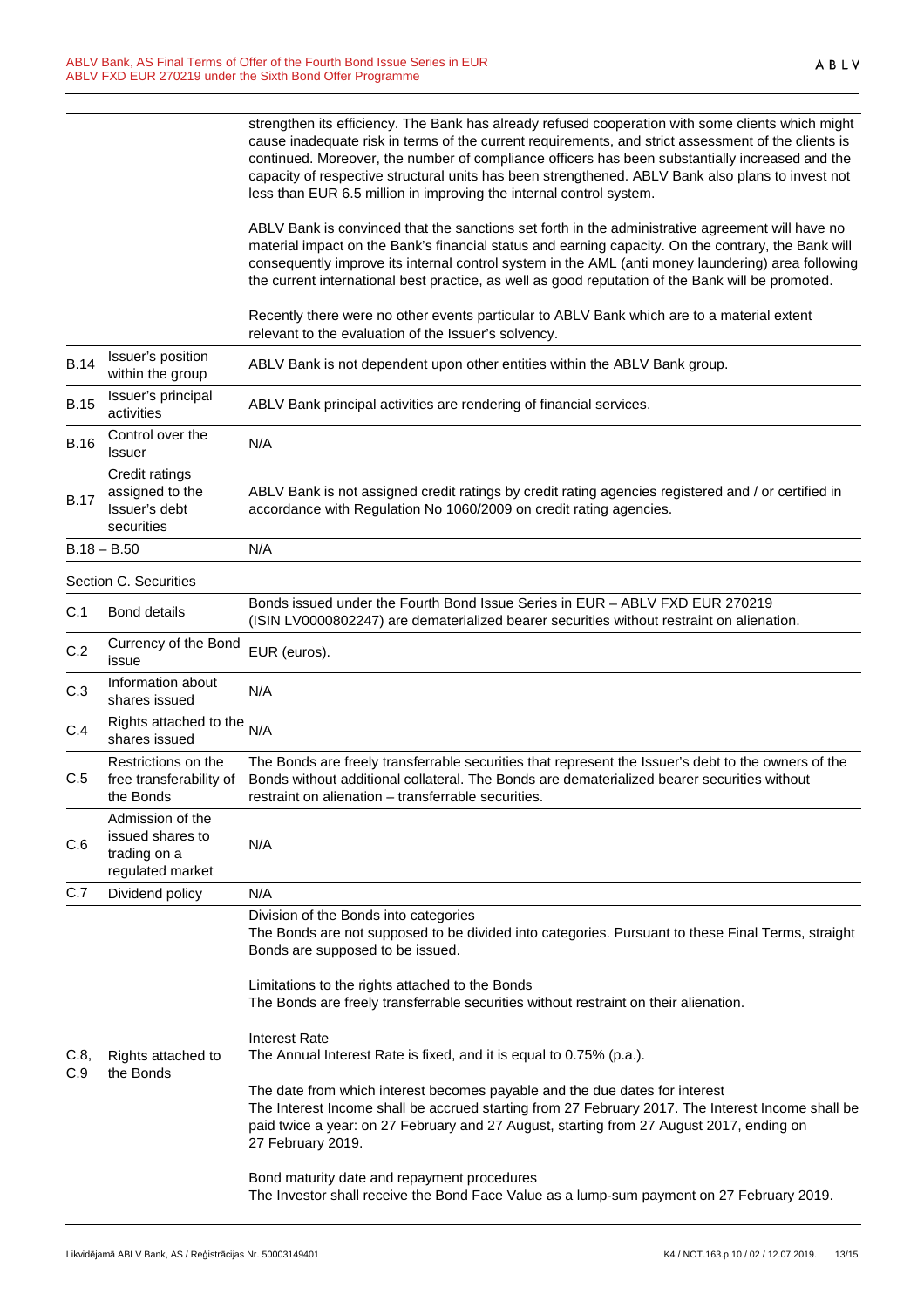|             |                                                                             | Bond yield<br>Fixed rate is applied to the Bonds, and therefore the yield does not change.                                                                                                                                                                                                                                                                                                                                                                                                                       |  |  |
|-------------|-----------------------------------------------------------------------------|------------------------------------------------------------------------------------------------------------------------------------------------------------------------------------------------------------------------------------------------------------------------------------------------------------------------------------------------------------------------------------------------------------------------------------------------------------------------------------------------------------------|--|--|
|             |                                                                             | Representatives of debt security holders<br>Holders of the debt securities may freely determine representatives for exercising the rights<br>attached to the Bonds.                                                                                                                                                                                                                                                                                                                                              |  |  |
| C.10        | Interest payments<br>under securities<br>involving derivative<br>components | N/A                                                                                                                                                                                                                                                                                                                                                                                                                                                                                                              |  |  |
| C.11        | Admission of the<br>Bonds to the<br>regulated market                        | The Bonds are supposed to be admitted to the regulated market - Baltic Bond List of Nasdaq Riga<br>Stock Exchange.                                                                                                                                                                                                                                                                                                                                                                                               |  |  |
| C.12        | Minimum face value<br>of the issue                                          | Pursuant to paragraph 8.4 of the Base Prospectus, the Investor may not apply for purchasing less<br>than 1 (one) Bond.                                                                                                                                                                                                                                                                                                                                                                                           |  |  |
|             | $C.13 - C.22$                                                               | N/A                                                                                                                                                                                                                                                                                                                                                                                                                                                                                                              |  |  |
|             | Section D. Risks                                                            |                                                                                                                                                                                                                                                                                                                                                                                                                                                                                                                  |  |  |
|             |                                                                             | In carrying out its operating activities, ABLV Bank is subject to various risks. Most significant risks<br>that may decrease the Issuer's ability to perform its obligations.                                                                                                                                                                                                                                                                                                                                    |  |  |
|             |                                                                             | Credit risk<br>1.<br>Credit risk is exposure to potential losses in case of ABLV Bank counterparty or debtor<br>being unable to pay the contractual obligations to ABLV Bank.                                                                                                                                                                                                                                                                                                                                    |  |  |
|             |                                                                             | 2.<br>Liquidity risk<br>Liquidity is ABLV Bank ability to maintain or ensure sufficient cash flow to meet the expected<br>(everyday) or sudden (critical) need for the same in order to provide financing for asset<br>growth or discharge the financial obligations in a due time. This means the ability to turn<br>assets into cash with minimal loss or ensure reasonably priced credit facilities.                                                                                                          |  |  |
|             |                                                                             | Currency exchange rate fluctuation risk<br>3.<br>ABLV Bank is exposed to negative effects of fluctuations in the foreign currency exchange<br>rates on its financial position and cash flow.                                                                                                                                                                                                                                                                                                                     |  |  |
| D.1,<br>D.2 | Key information<br>on the key risks                                         | Interest rate risk<br>4.<br>Interest rate risk represents the adverse effect of the market interest rate fluctuations on<br>ABLV Bank financial performance.                                                                                                                                                                                                                                                                                                                                                     |  |  |
|             |                                                                             | Non-financial risks<br>5.<br>During the course of its operations, ABLV Bank encounters also non-financial risks<br>(including operational risk, reputational risk, etc.) with exposure to sudden loss. The cause<br>of such risks may be, for instance, clerical errors or fraud, break-downs in information<br>systems, insufficient internal control and procedures, etc.                                                                                                                                      |  |  |
|             |                                                                             | Competition risk<br>6.<br>As at the end of 2015, 86% of total deposits with ABLV Bank were the deposits placed by<br>foreign customers. Consequently, operations of the Issuer are only partly subject to<br>competition risk in the local market.                                                                                                                                                                                                                                                               |  |  |
|             |                                                                             | Legislative risk<br>7.<br>The risk related to amendments in laws, regulations, and other legal acts, or to<br>implementation of new legal acts, which may result in reorientation of the Issuer's activities<br>or abandonment of particular lines of the Issuer's financial activities. This may have<br>consequent negative impact on the Issuer's earning capacity and stability.                                                                                                                             |  |  |
|             |                                                                             | Risk factors associated with the Bond issue:                                                                                                                                                                                                                                                                                                                                                                                                                                                                     |  |  |
| D.3         | Information on the<br>risks specific to the<br><b>Bonds</b>                 | Liquidity risk<br>1.<br>Listing of the Bonds in the Baltic Bond List of Stock Exchange Nasdaq Riga does not<br>guarantee liquidity of the Bonds, and therefore the Investor should assess potential risk of<br>limited possibilities of selling the Bonds in the secondary market due to insufficient interest<br>of other market players. If there is no sufficient interest in the secondary market (liquidity<br>shortfall), it may be difficult for the Investor to sell the Bonds at adequate market price. |  |  |
|             |                                                                             | Price risk<br>2.<br>Price of the Bonds in the secondary market may fluctuate in accordance with the Investors'                                                                                                                                                                                                                                                                                                                                                                                                   |  |  |